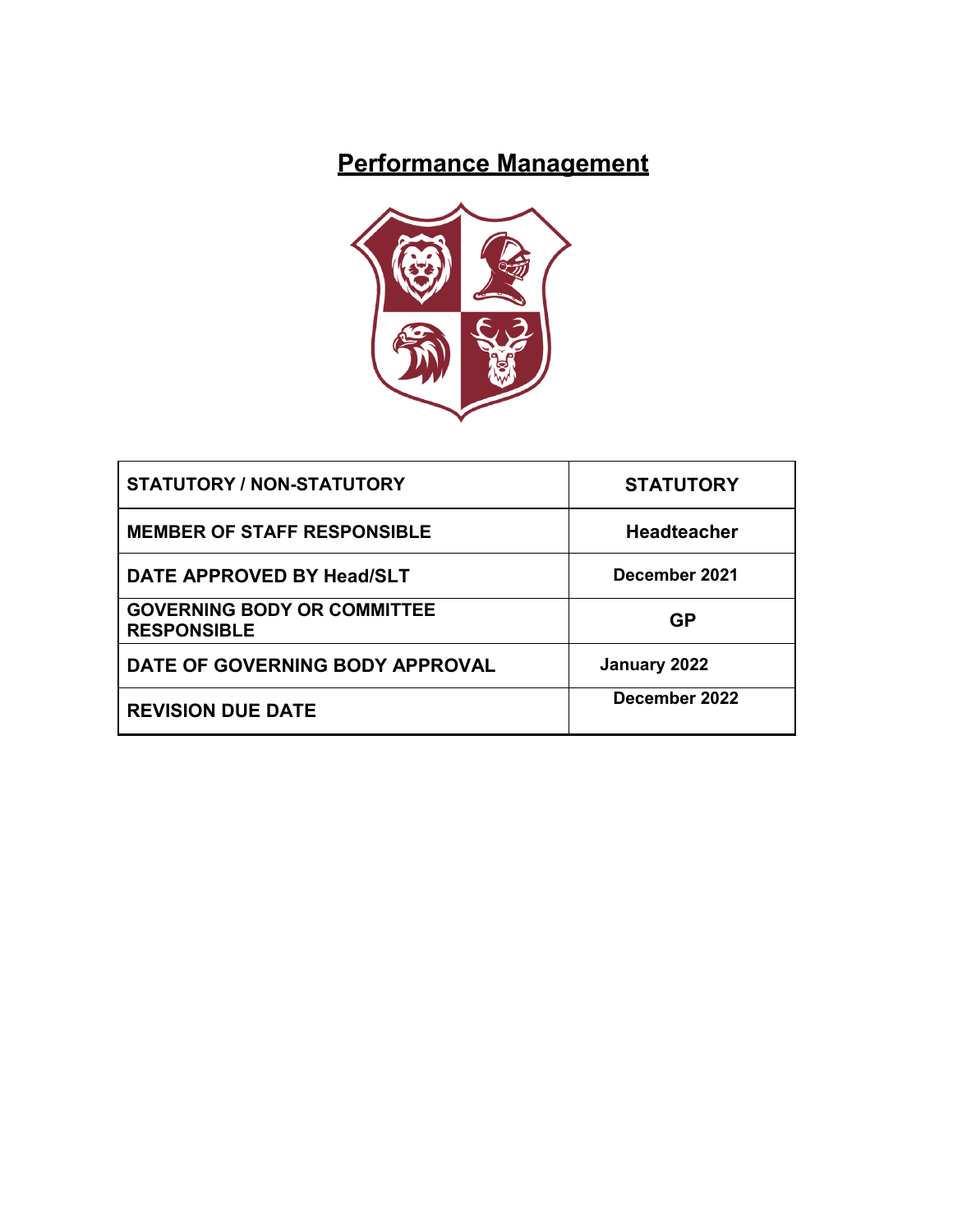# **Introduction**

This policy and procedure have been consulted upon with the recognised trade unions and professional associations for Hampshire maintained schools. Where Hampshire maintained schools wish to localise this policy and procedure further, consultation will need to take place with staff and representatives of the recognised unions and professional associations. This policy and procedure are commended to academies and other schools which have freedom to develop their own policy and procedure, although such schools which wish to adopt this policy and procedure are advised to take this through their own negotiation/ consultation framework.

This procedure does not form part of any employee's contractual terms and conditions. Any links within this document to other documents are for ease of use and do not form part of this procedure.

This policy and procedure have been written in accordance with the Model Pay Policy contained in the Manual of Personnel Practice. Schools that have chosen to adopt an alternative pay policy will need to make relevant adjustments.

Schools should ensure that employees clearly understand the ethos of the school and that performance management arrangements are in place to support employees to achieve their individual and school aspirations. It should be recognised that there is a collective responsibility to achieve these goals. The Capability Policy and How to Guide is a supportive process aimed at generating sustained improvement.

# **Purpose**

This document sets out the framework for a clear and consistent assessment of the overall performance of employees. This includes the Headteacher, and for supporting their development within the context of the school's plan for improving educational provision and performance, and the standards expected of teachers and other staff. It also sets out the arrangements that will apply when employees fall below the levels of competence that are expected of them.

# **Application**

The Model Performance Management Policy is for all employees working within a school/school managed provision or establishment (which for ease of reference are referred to throughout this document as 'schools'), with the exception of those employees on contracts of less than one term, those undergoing formal induction (i.e. NQTs), and those who are subject to the Capability Policy.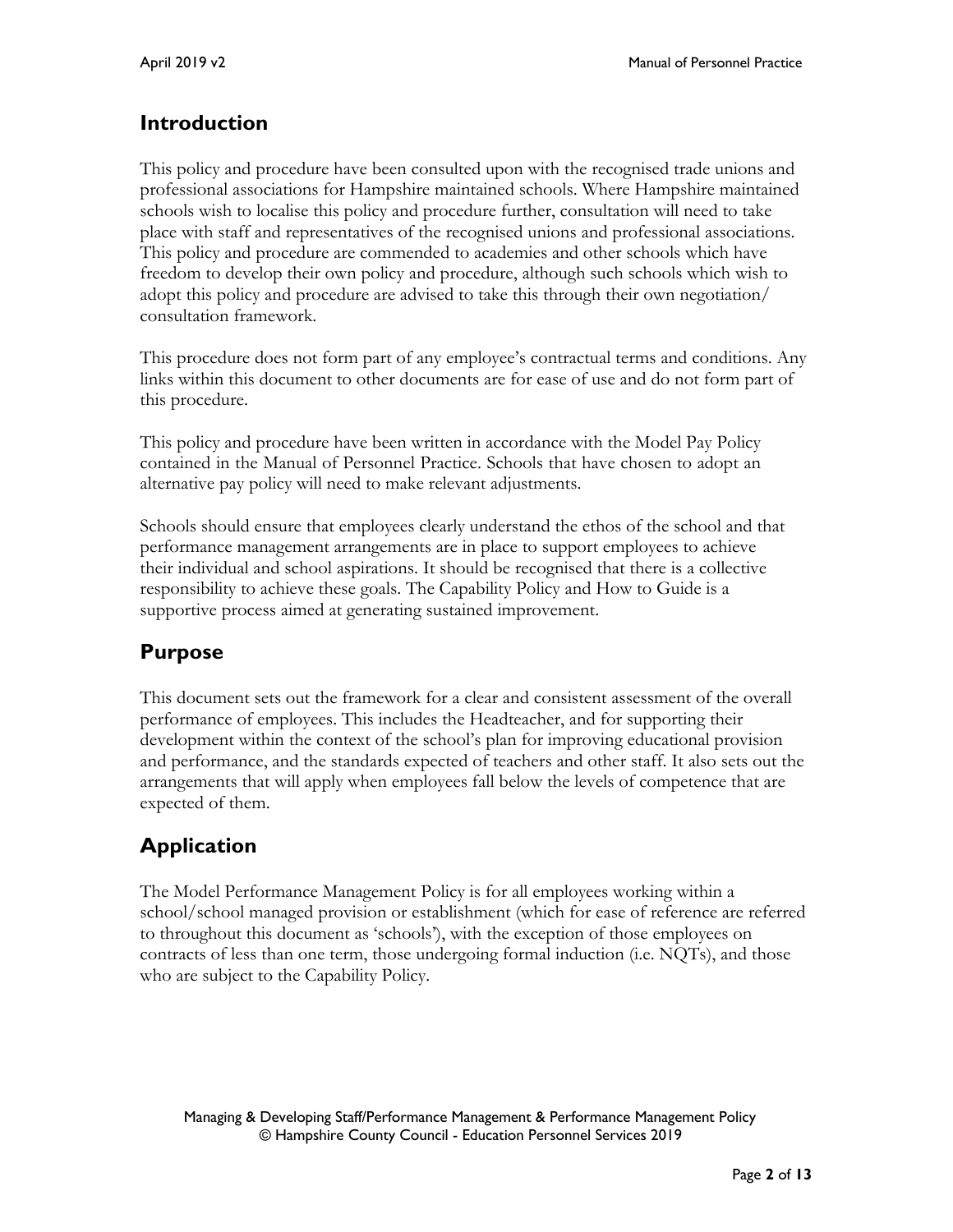# **Performance Management Policy**

## **Page Number**

| Principles                        |  |
|-----------------------------------|--|
| The Performance Management Cycle  |  |
| Appointing reviewers              |  |
| Setting objectives                |  |
| Reviewing performance             |  |
| Dealing with performance concerns |  |

# **Performance Management Policy**

# **1. Principles**

- 1.1 Performance management in this school will be a **supportive and developmental** process designed to ensure that all employees have the skills and support they need to carry out their role effectively. It will help to ensure that all employees are able to continue to improve their professional practice and to develop in their careers.
- 1.2 The process of setting and reviewing performance objectives for staff in schools is an integral part of the school's overall approach to school improvement and development. Performance objectives will be written in such a way that they complement and link to the targets expressed in the school improvement/development plan.
- 1.3 It is important to recognise that the objectives set for any member of staff will not represent the complete job that the individual is expected to perform. Reviewing performance is about measuring the progress made against the objectives set with appropriate support, which will represent key priorities for that individual, and in addition, assessing and recognising the overall performance of that person in the job, including an assessment against any relevant standards/accountabilities.
- 1.4 There is no correct number of objectives to set for any member of staff. The number will depend on the role they undertake, the relevant priorities for that person at that time and the nature and complexity of each objective set.
- 1.5 The process of performance management will be carried out in accordance with this policy, which is underpinned by the statutory regulations for teachers and local agreements for support staff.
- 1.6 Performance management will be carried out in such a way to ensure consistency of treatment and fairness.
- 1.7 The Governing Body and Headteacher will monitor the operation and effectiveness of the school's performance management arrangements.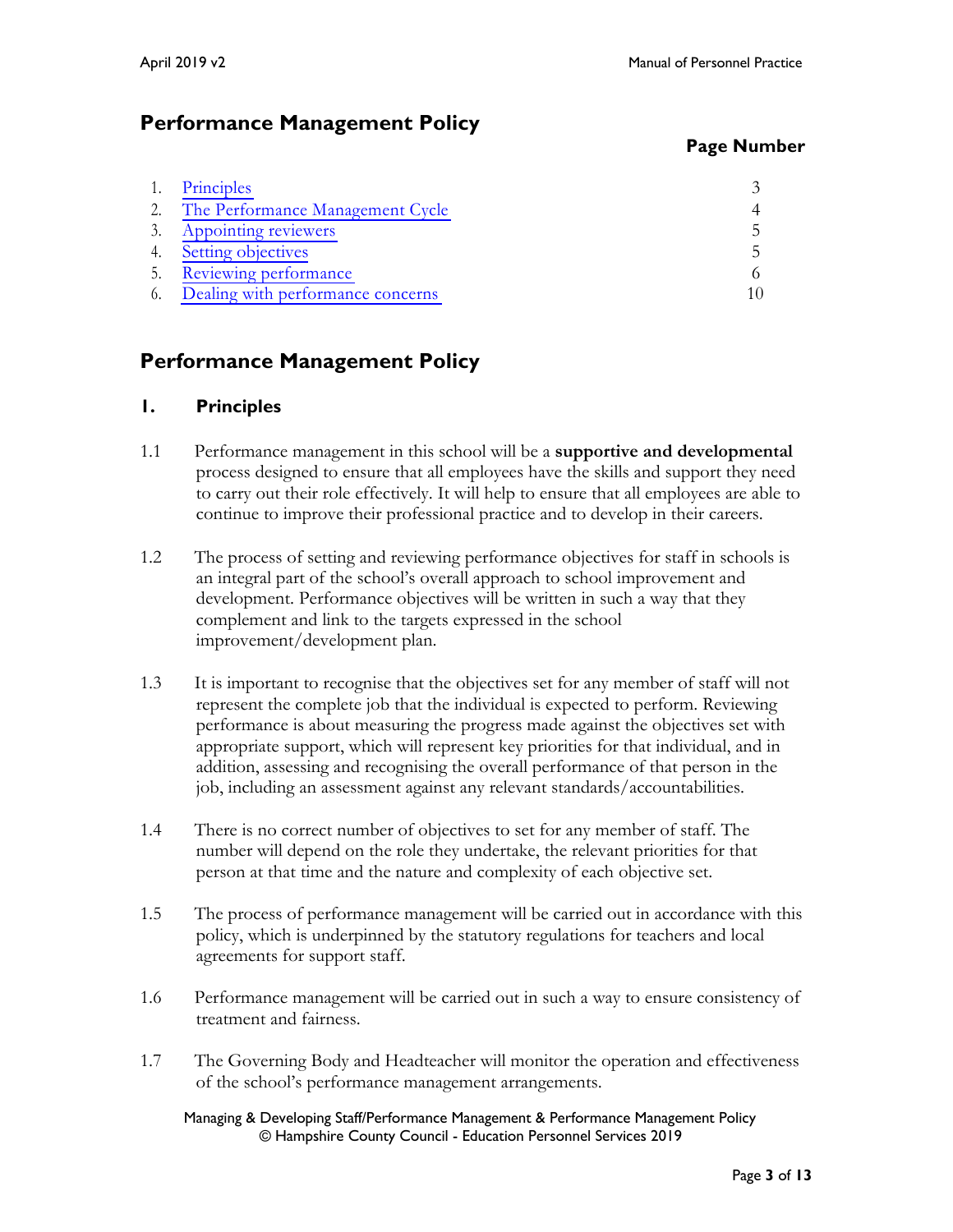- 1.8 The performance management process will be treated with confidentiality. Normally only the reviewer, reviewee and the Headteacher will have access to performance management information and documentation relating to the reviewee. However, to enable moderation of objectives and assessments to take place, paperwork may be shared with members of the Senior Leadership Team in accordance with the school's Pay Policy. In the event of an Ofsted inspection taking place, Ofsted inspectors may request that anonymised information about the school's performance management arrangements, including the most recent performance management outcomes and their relationship to salary progression, is provided. Governors may also request an anonymised sample of performance management statements to enable them to perform their role in monitoring the effectiveness of the school's performance management system.
- 1.9 The Governing Body and Headteacher will ensure that all written performance management records are retained securely for six years and then destroyed.
- 1.10 Where an employee's performance is affected by a health problem and/or sickness absence, the matter will normally be dealt with in accordance with the school's Absence Policy and How to Guide. This is likely to lead to a referral to Occupational Health in order to assess the employee's fitness for work.
- 1.11 When assessing an employee through the performance management process, factors such as any periods of ill health, or maternity leave, will be taken into account as this may affect an employee's ability to meet their objectives.
- 1.12 Text in italics denotes areas where schools may wish to exercise discretion.
- 1.13 The audio or video recording of any meetings held under this procedure is not normally permitted. Where an employee is unable to take his or her own notes of a meeting due to a physical, sensory or mental impairment, it is expected that the employee's representative will take notes on their behalf and/or alternative options will be considered to remove any potential disadvantage that an employee may have. Only in exceptional cases may an employee request an audio or video recording of the meeting as an alternative. In such cases, consideration will be given as to whether recording the meeting is appropriate in all the circumstances, including an assessment of whether other options have been considered as above.

# **2. The Performance Management Cycle**

2.1 The performance management cycle for the Headteacher and all teachers will run for twelve months, with the end of year review being completed by October for teachers, and by December for the Headteacher, in reference to the previous academic year. The performance management cycle for support staff will run for twelve months with the end of year review being completed by December, in reference to the *previous academic year or current financial year [use whichever applies]*.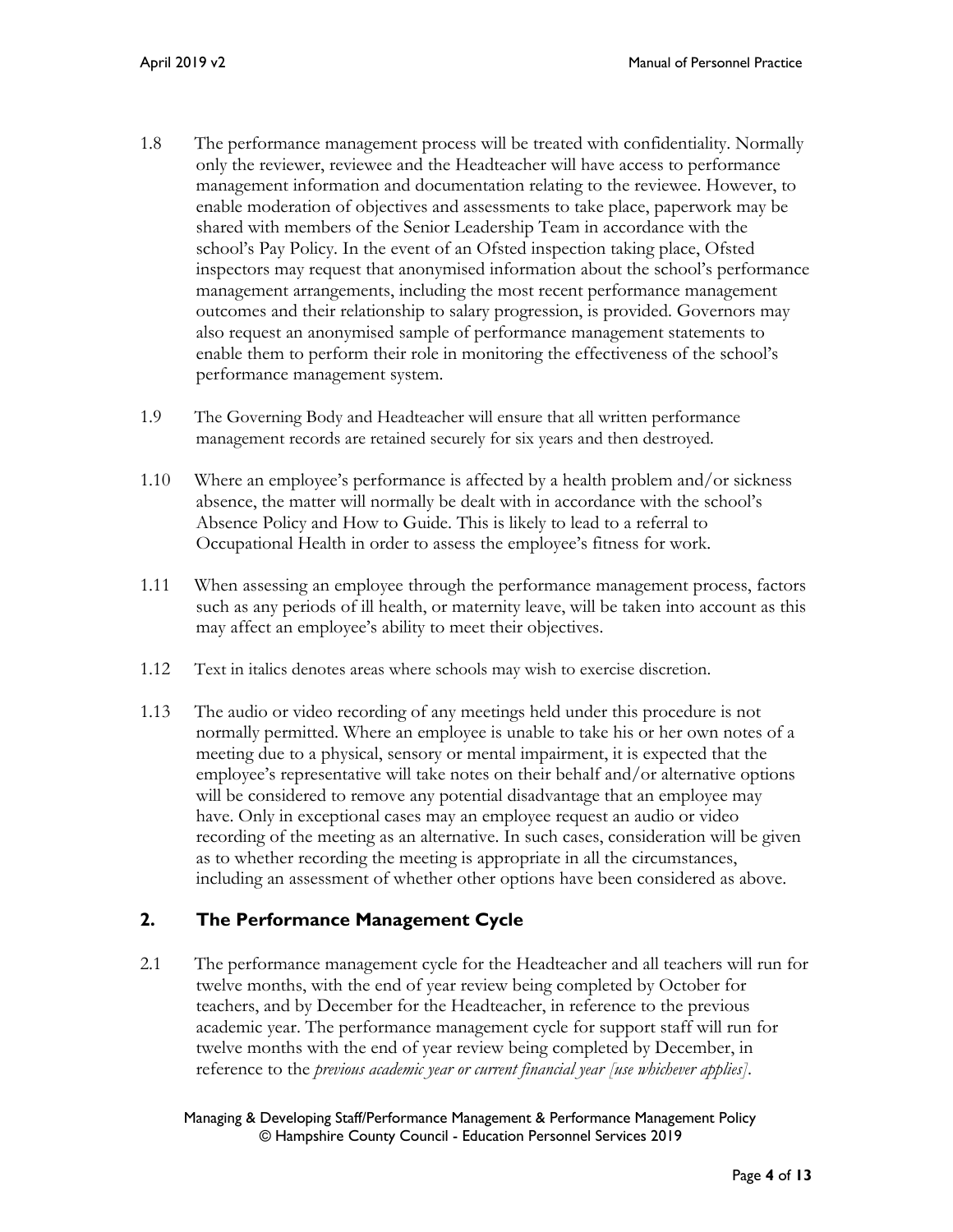- 2.2 Employees who are employed on a fixed-term contract of less than one year will have their performance managed in accordance with the principles underpinning this policy. The length of the period will be determined by the duration of their contract.
- 2.3 The performance management cycle will link to the pay arrangements for employees. In the case of teaching staff, the end of year review and the annual pay determination will take place by the end of October each year (December for the Headteacher) and is informed by the performance management cycle concluding at the end of the previous academic year (31 August). In the case of support staff who are performance managed via the Individual Performance Planning (IPP) process, the end of year review will be completed by December in order for decisions about pay to be made, effective from 1 April each year.

# **3. Appointing reviewers**

- 3.1 The Headteacher's performance will be reviewed by the Governing Body, supported by a suitably skilled external adviser who has been appointed by the Governing Body for that purpose.
- 3.2 In this school the task of reviewing the Headteacher, including the setting of objectives, will be delegated to a sub-group consisting of *two/three [delete as appropriate]* members of the Governing Body. The appointed governors will be known as the Headteacher Performance Management Committee (HPMC).
- 3.3 Given the close working relationship between the Headteacher and the Chair of Governors, it would not normally be appropriate for the Chair of Governors to be part of the HPMC.
- 3.4 The Headteacher will decide who will review the performance of other teachers and support staff, however this will normally be the employee's line manager. The Headteacher will determine whether the reviewer also makes a recommendation about pay progression, in accordance with the school's Pay Policy. The Headteacher has the discretion to delegate the review process to other employees who will normally be line managers. Reviewers will have the necessary knowledge and training in order to undertake this role.
- 3.5 Where performance concerns arise (see section  $6$ ), the Headteacher may re-delegate the reviewer role to a senior manager or undertake the role of reviewer themselves.

# **4. Setting Objectives**

- 4.1 The Headteacher's objectives will be set by the Governing Body after consultation with the external adviser. At least one of the targets for the Headteacher will relate to outcomes for pupils.
- 4.2 Objectives for each employee will be set before, or as soon as practicable after, the start of each performance management cycle. In setting objectives, reviewers will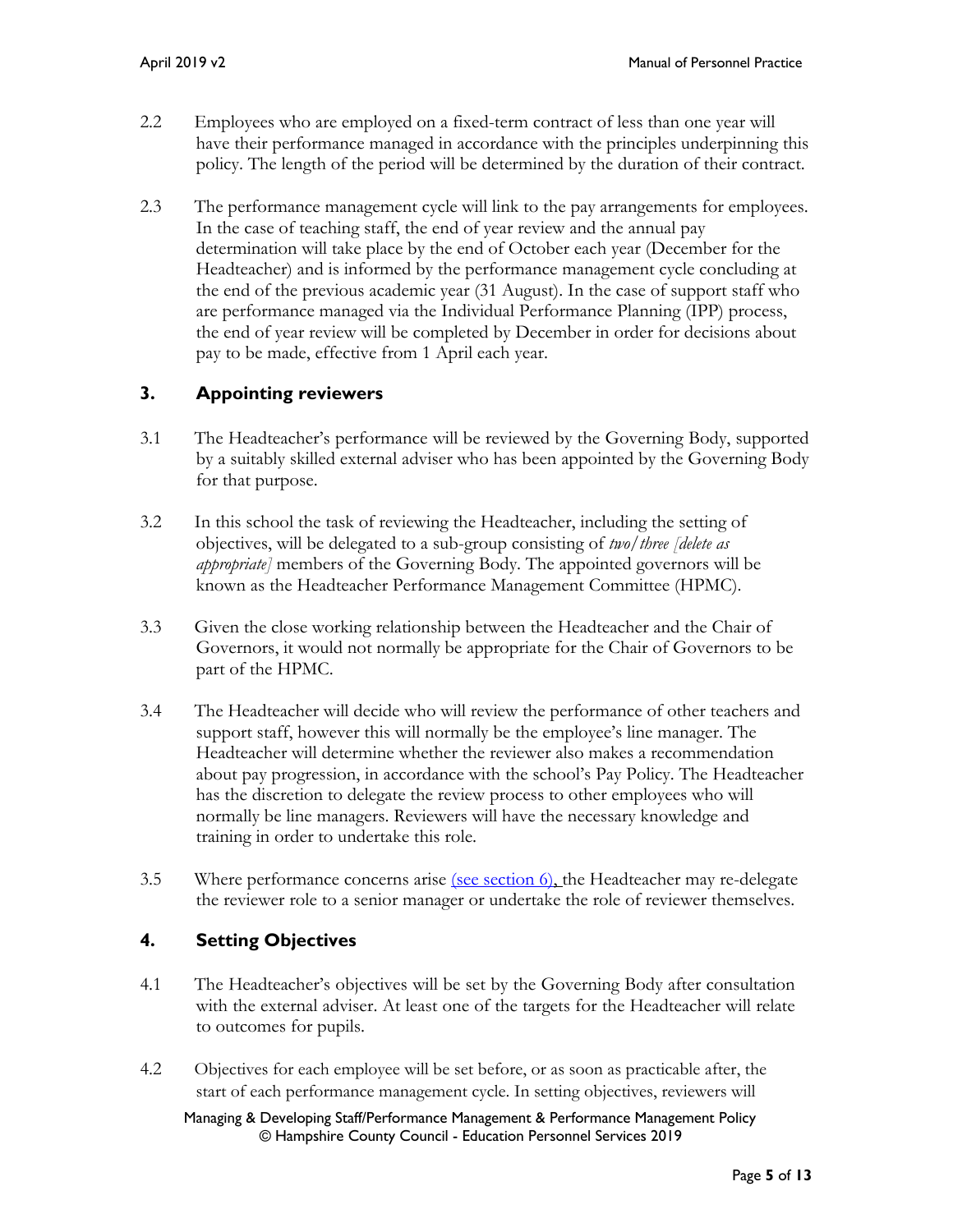have regard to what can reasonably be expected given the employee's role and level of experience, as communicated in the school's Pay Policy. The level of expectation of an employee's performance must also be communicated at the outset of the performance management cycle. For example, where the School has been explicit that to achieve their improvement plans teaching needs to be good or above, this expectation must be clearly communicated to all staff through the school's ratings of performance as defined in the school's Pay Policy.

- 4.3 The objectives set for each teacher will, if achieved, contribute to the school's plans for improving educational provision and performance and improving the education of pupils at the school, and will take into account the outcomes for pupils. Objectives will also take into account the professional aspirations of the employee.
- 4.4 Objective setting will have regard to a reasonable level of expectations of the employee in the context of work/life balance.
- 4.5 Before, or as soon as practicable after, the start of each performance management cycle, each teacher will be informed of the standards, objectives and success criteria against which their performance in that performance management cycle will be assessed. In addition, the reviewer and reviewee will agree the reviewee's development plan for that year.
- 4.6 Before, or as soon as practicable after, the start of each performance management cycle, each member of support staff will be informed of the key accountabilities against which their performance in that performance management cycle will be assessed, for example those contained within the role profile applicable to that employee. In addition, the reviewer and reviewee will agree the reviewee's development plan for that year.

# **5. Reviewing Performance**

# 5.1 Evidence

A number of methods will be used in order to obtain evidence by which to assess an employee's performance. These include those detailed below. Such evidence will be triangulated in order to undertake an overall assessment of the employee's performance. This will include their performance against their objectives and against the relevant standards/key accountabilities for their role.

# 5.1.1 **Observation**

This school believes that observation of classroom practice and other responsibilities is important both as a way of assessing the performance of classroom-based employees in order to identify any particular strengths and areas for development they may have, and of gaining useful information which can inform school improvement more generally. Therefore, feedback from lesson observations will be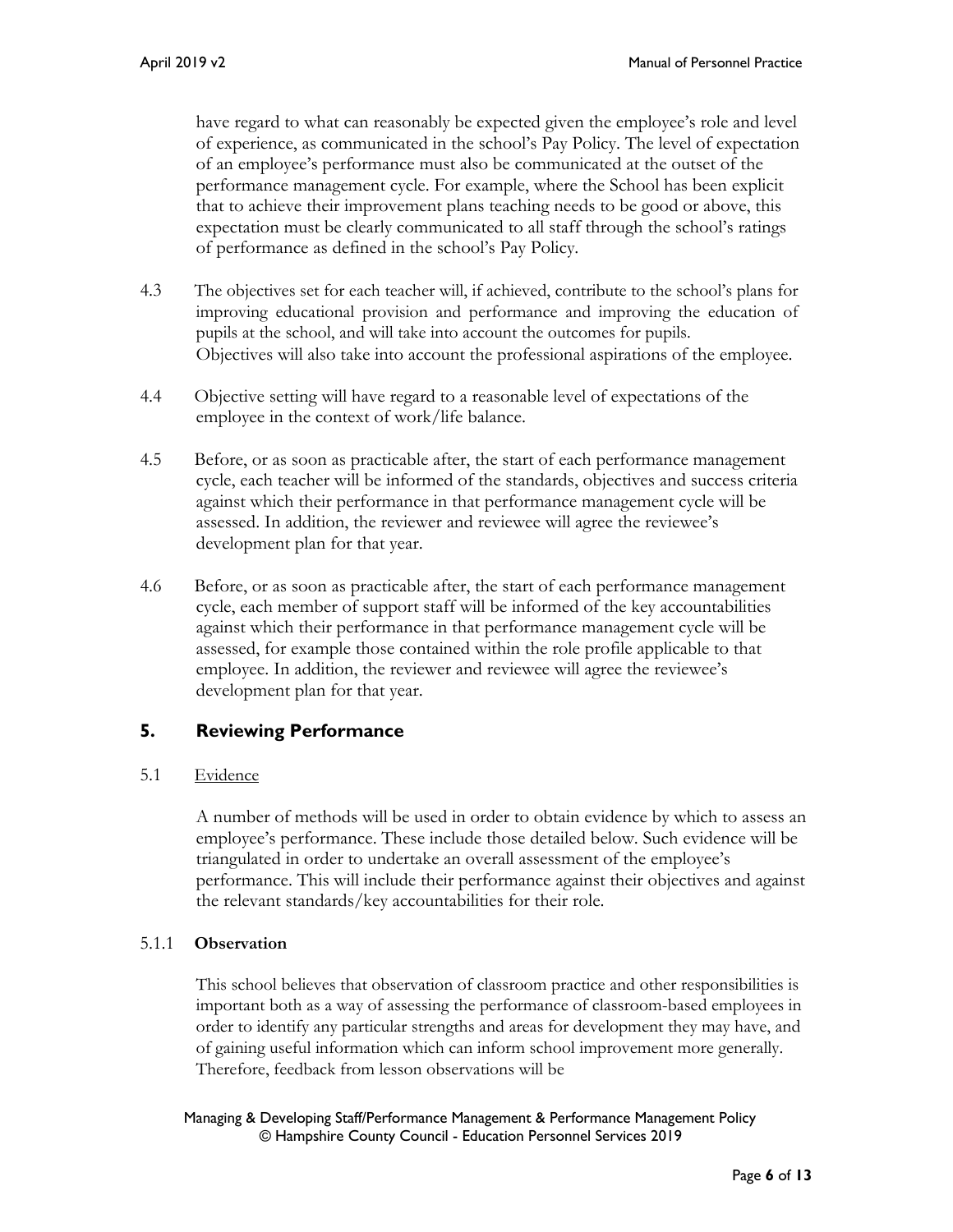developmental and not simply a judgement. All observation will be carried out in a supportive manner.

In this school classroom-based employees' performance will be regularly observed but the amount and type of classroom observation will depend on the individual circumstances of the employee and the overall needs of the school at that time. Classroom observation of teachers will normally be carried out by those with QTS. In addition to formal observation, the Headteacher or other leaders with responsibility for standards in the classroom may "drop in" in order to evaluate the standards of teaching and to check that high standards of professional performance are established and maintained. The length and frequency of "drop in" observations will vary depending on specific circumstances.

Observations are a snapshot in time and reviewers will use the information gathered from these alongside other types of evidence to make judgements about performance.

As soon as practicable after an observation and within *\_\_ working days*, verbal feedback will be given to the employee. This will be followed up with written feedback within *\_\_\_ working days* of the observation taking place. Where it is not reasonably practicable to provide feedback within these timescales, feedback will be provided at the earliest opportunity thereafter.

Teachers (including the Headteacher) who have responsibilities outside the classroom, and support staff who are not classroom-based, will also have their performance of those responsibilities observed and assessed.

Observations undertaken by Ofsted inspectors or as a result of local authority monitoring will not, in themselves, be used for performance management purposes. However, these observations may highlight the need for the school to undertake separate observations for performance management purposes, for example if a lesson is rated as inadequate by Ofsted. Observations undertaken by a local authority officer may be used in performance management where this has been planned and communicated to all parties in advance.

#### 5.1.2 **Pupil progress and attainment**

Rates of pupil progress and levels of attainment as pertinent to the teacher's role will be used in assessing a teacher's performance against the Teachers' Standards and, where relevant, against objectives.

The HPMC, with advice from the External Adviser, will review levels of pupil attainment, rates of pupil progress and whole school performance in their assessment of a Headteacher's performance in addition to other objectives that may have been set.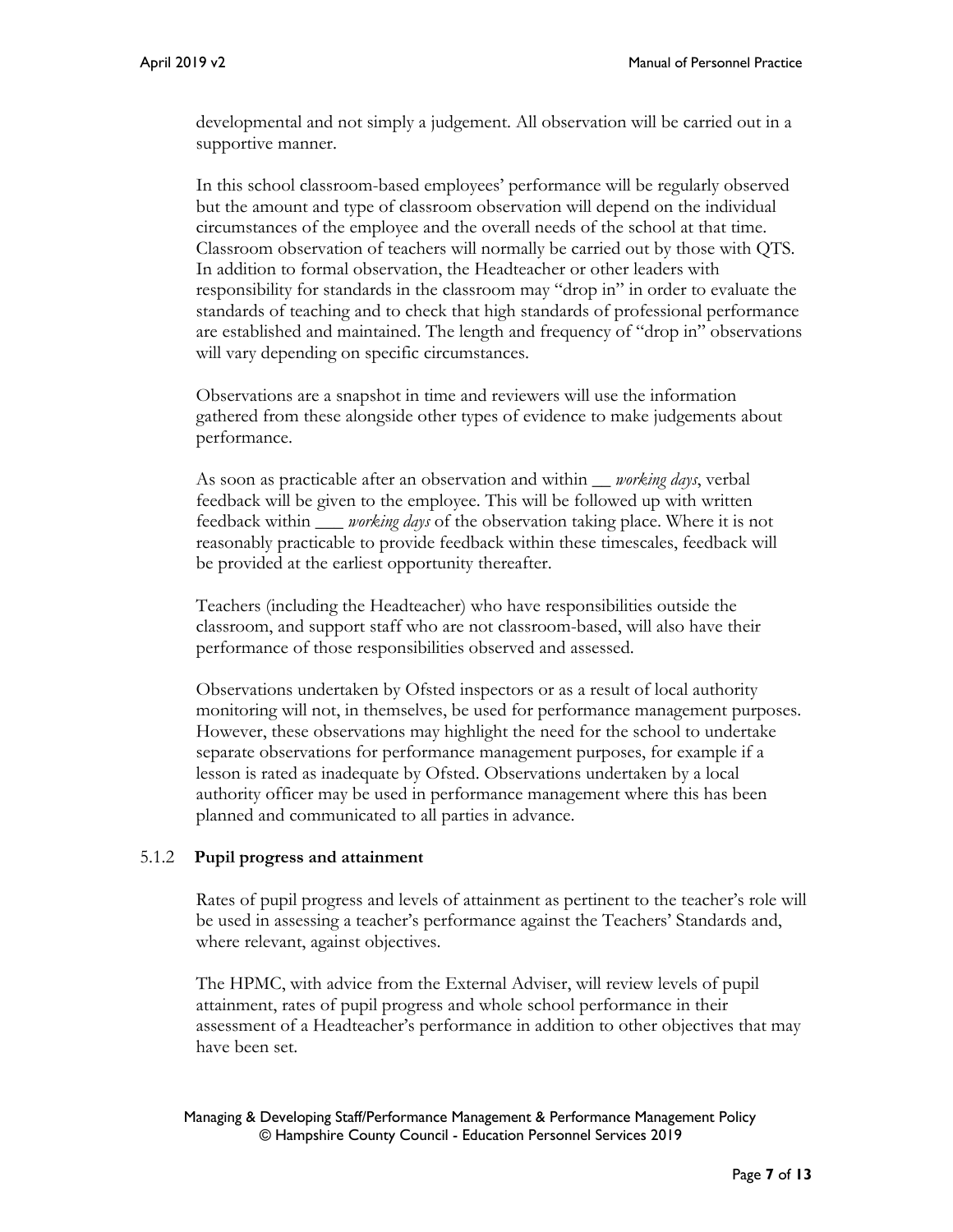Where support staff are providing support to groups or individual pupils, the progress and attainment of those pupils may be taken into account in assessing the performance of the employee. This will only be used alongside other evidence which supports the level of contribution of the employee to the progress and attainment of pupils.

## 5.1.3 **Work sampling**

Work sampling may be used in assessing teacher performance against the standards for the role, and where relevant, against objectives.

#### 5.1.4 **Other evidence**

Other evidence may be considered, where it is pertinent to the objectives set and the standards/accountabilities for the role.

Examples of such evidence may include (but are not limited to):

#### Teachers

Short, medium and long-term planning. Effective deployment and management of classroom-based support staff.

#### The Headteacher

Evidence from reports from external sources such as Ofsted, the local authority, or other reviews.

Other performance data (for example from DfE).

#### Support staff

A sample of written correspondence produced (administrative staff).

A sample of budget correspondence (finance staff).

A sample of health and safety monitoring (site staff).

Examples of displays and resources prepared (classroom-based support staff).

It may also be appropriate to consider evidence such as feedback from colleagues, including peers, and for line managers, their staff.

#### 5.2 Feedback

5.2.1 Employees will receive constructive feedback on their performance throughout the year and as soon as practicable after observation has taken place or other evidence has come to light. Feedback will highlight particular areas of strength and celebrate success, as well as any areas that need development and support. Where there are concerns about any aspects of an employee's performance, this will be managed in accordance with **Section 6** of this policy.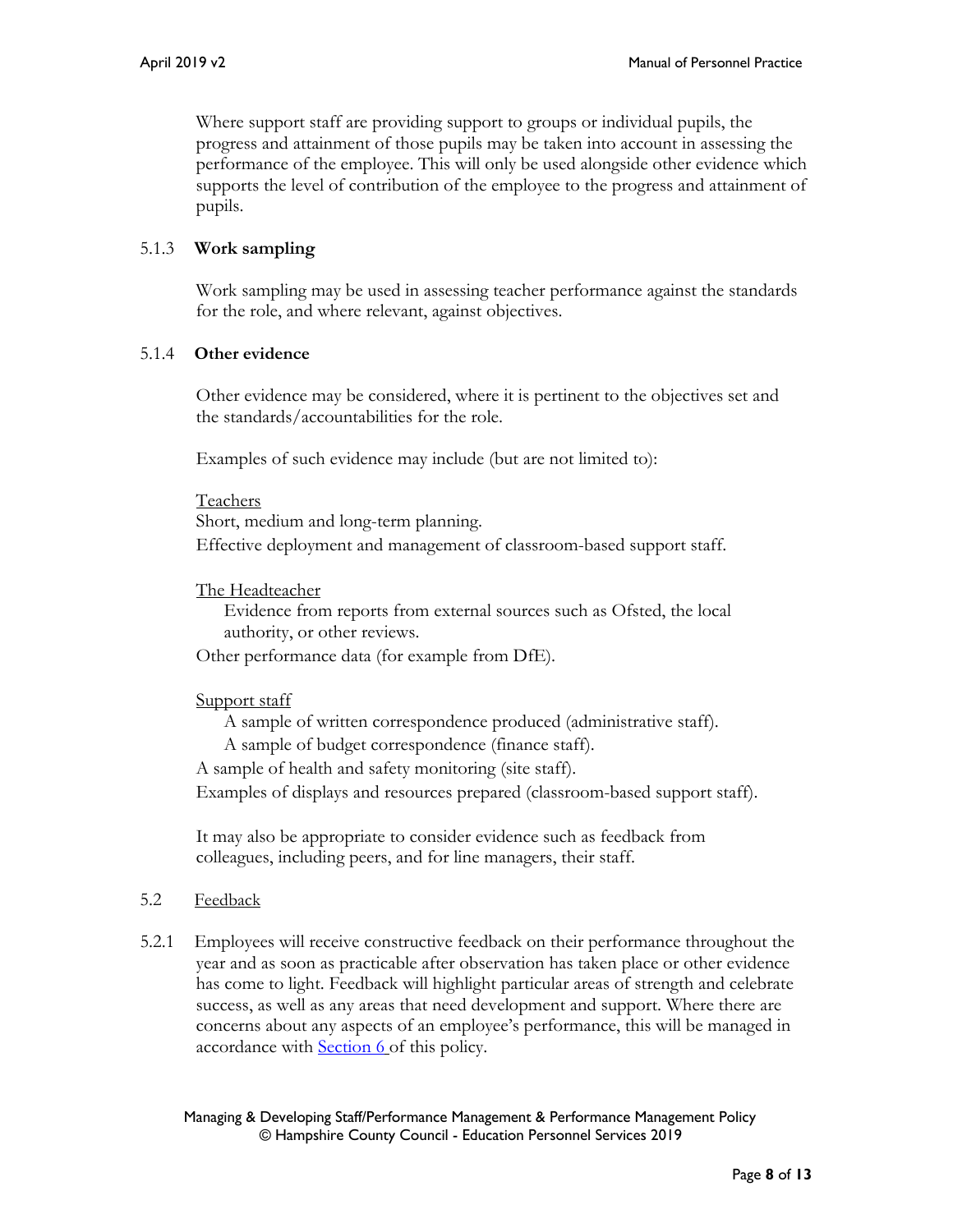#### 5.3 Annual Assessment

- 5.3.1 Every employee's performance will be formally assessed in each performance management cycle. In assessing the performance of the Headteacher, the Governing Body will consult the external adviser.
- 5.3.2 This assessment is the end point of the annual performance management process, but performance and development priorities will be reviewed and addressed on a regular basis throughout the year in interim meetings which will take place *[insert frequency, e.g. once per term].*
- 5.3.3 An employee will receive a written performance management statement as soon as practicable following the end of each performance management cycle. The employee will have the opportunity to comment on this. Teachers will receive their written performance management statement by 31 October (31 December for the Headteacher). Support staff will receive their performance management statement by *[date].* The performance management statement will include:

an assessment of the employee's performance of their role and responsibilities against their objectives in the last performance management cycle; an assessment of the employee's performance of their role and responsibilities against the standards/accountabilities for their role in the last performance management cycle;

summary of the evidence considered to support the decisions made; a recommendation on pay based on performance in the last performance management year (where staff are eligible for progression).

The employee will also receive a new performance management statement for the new performance management cycle. This will include:

details of the employee's objectives for the new performance management cycle; details of the standards/accountabilities to apply in the new performance management cycle;

an assessment of the employee's current training and development needs and identification of any action that should be taken to address them in the new performance management cycle;

an indication of when monitoring will take place.

- 5.3.4 The assessment of performance against the objectives and standards will inform the planning process and training and development needs for the next performance management cycle.
- 5.3.5 All staff and reviewers are encouraged to also use performance management meetings to discuss other matters pertinent to their employment.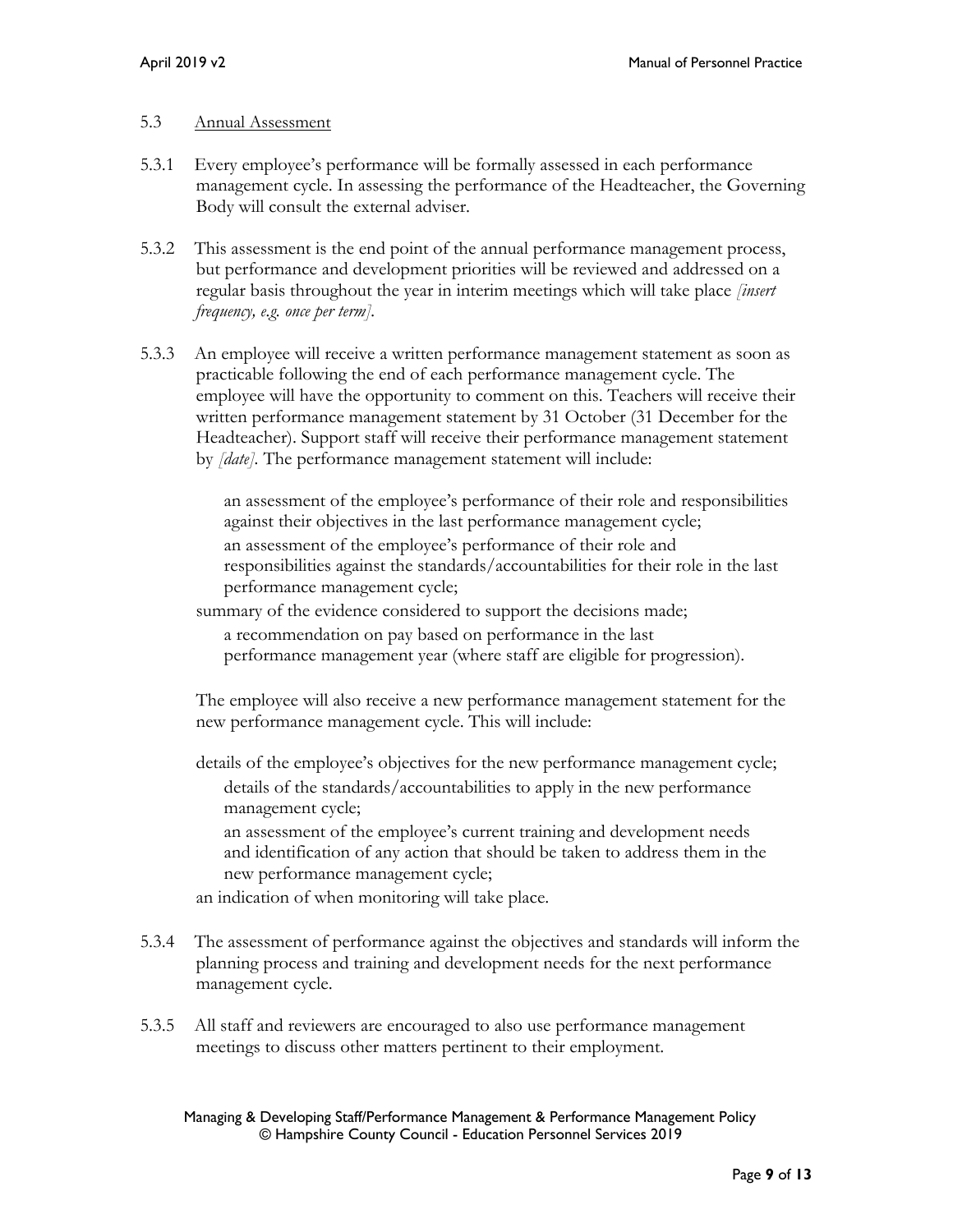- 5.3.6 With the exception of the Headteacher pay recommendation, all pay recommendations arising out of the performance management process must be approved by the Headteacher before being shared with the individual member of staff to whom the recommendation relates and before being referred to the governors' pay committee. The HPMC must also refer their recommendation to the governors' pay committee.
- 5.3.7 Pay progression for all staff will be as set out in the school's Pay Policy.

#### 5.4 Moderation of Performance Management Statements

5.4.1 The Headteacher will take responsibility, where the reviewer role has been delegated, for ensuring there is an appropriate system in place to moderate performance management statements and pay recommendations, to ensure consistency and equality of treatment.

### **6. Dealing with performance concerns**

- 6.1 The majority of employees are competent in their role for the majority of the time. On occasions, however, an individual's performance can be deemed to be below accepted standards and support is needed to help them re-attain and sustain the required level of performance.
- 6.2 Concerns about performance will be addressed at the time they are identified and not left to the employee's next performance management meeting. This will assist the employee to recognise issues at an early stage.
- 6.3 Performance concerns may be identified by the reviewer or by a Senior Manager/Headteacher. Where a concern is identified that is likely to require informal managerial support (see 6.10), the Headteacher may re-delegate the reviewer role to a senior manager or undertake the role themselves. A reviewer must notify the Headteacher where they identify performance concerns and agree with the Headteacher how to proceed.
- 6.4 Concerns about the performance of the Headteacher may be identified by an individual or combination of sources. Where a concern is identified via the HPMC, the Chair of the HPMC must notify the Chair of Governors. Where the initial concern is identified by the Chair of Governors, he or she must notify the Chair of the HPMC. In both circumstances, the Chair of the HPMC will review the evidence available with the School Improvement provider to determine how to proceed.
- 6.5 Where it is necessary to take forward a performance concern in respect of the Headteacher, this will be undertaken by the HPMC, with professional advice from the School Improvement provider, and the Chair of Governors will be kept appraised of the situation.

Managing & Developing Staff/Performance Management & Performance Management Policy © Hampshire County Council - Education Personnel Services 2019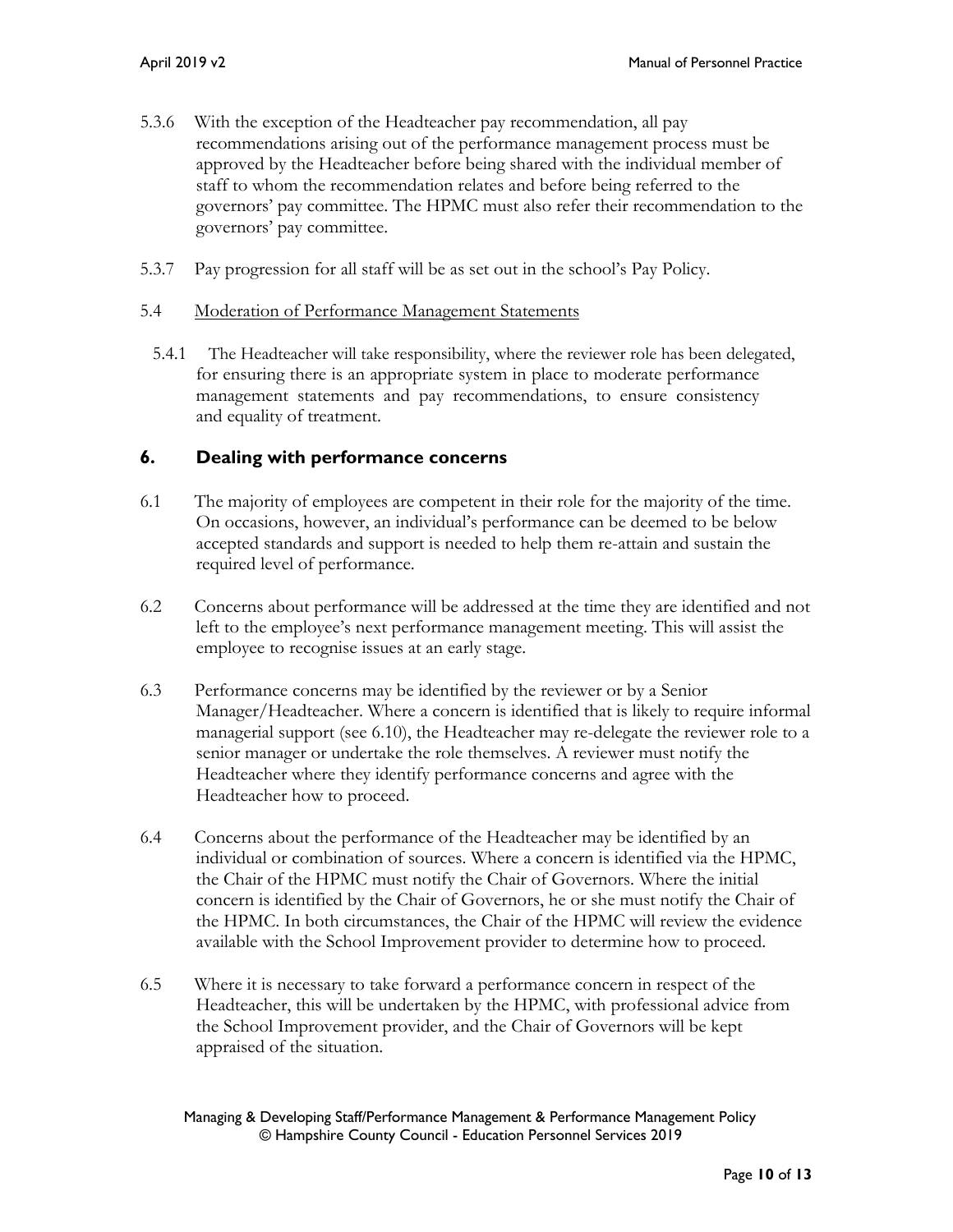- 6.6 When raising performance concerns with an individual, the Headteacher/Senior Manager/HPMC will take into account any factors which may be having an impact on the employee's ability to perform their duties. However, such factors in themselves do not negate the need to address performance concerns.
- 6.7 Whilst there are no formal rights of representation at this stage, employees are encouraged to contact their professional association or trade union representative for advice and support.
- 6.8 Identifying when performance is below accepted standards
- 6.8.1 The Headteacher/Senior Manager/HPMC may consider a member of staff to be underperforming where:

the standard of performance falls below that which is required to meet or make progress towards a specific performance management target; and/or the standard of performance falls below that which is required to meet the expectations of a particular role in their school; and/or the performance falls below the relevant standards/accountabilities for the role; and/or the overall school performance falls below that which is required (in the case of the Headteacher).

- 6.8.2 If the Headteacher/Senior Manager has evidence to show that an employee is no longer meeting the expectations of their role, these concerns will be addressed with the individual promptly.
- 6.8.3 Where the school has clearly communicated a level of expectation, the Headteacher and senior managers may consider a member of staff to be underperforming if they are not reaching this level of expectation.
- 6.9 Determining possible initial courses of action
- 6.9.1 Depending on the severity of the underperformance, the Headteacher/Senior Manager/HPMC need to take a view as to the proportionate response. This may include:

an early conversation to confirm the expected standards of the role; coaching/mentoring support;

informal managerial support;

consideration of application of the formal stages of the Capability Policy (exceptional circumstances or concerns).

An early conversation and coaching/mentoring support will only be used on their own to support low level or early stage concerns where these may be an effective

Managing & Developing Staff/Performance Management & Performance Management Policy © Hampshire County Council - Education Personnel Services 2019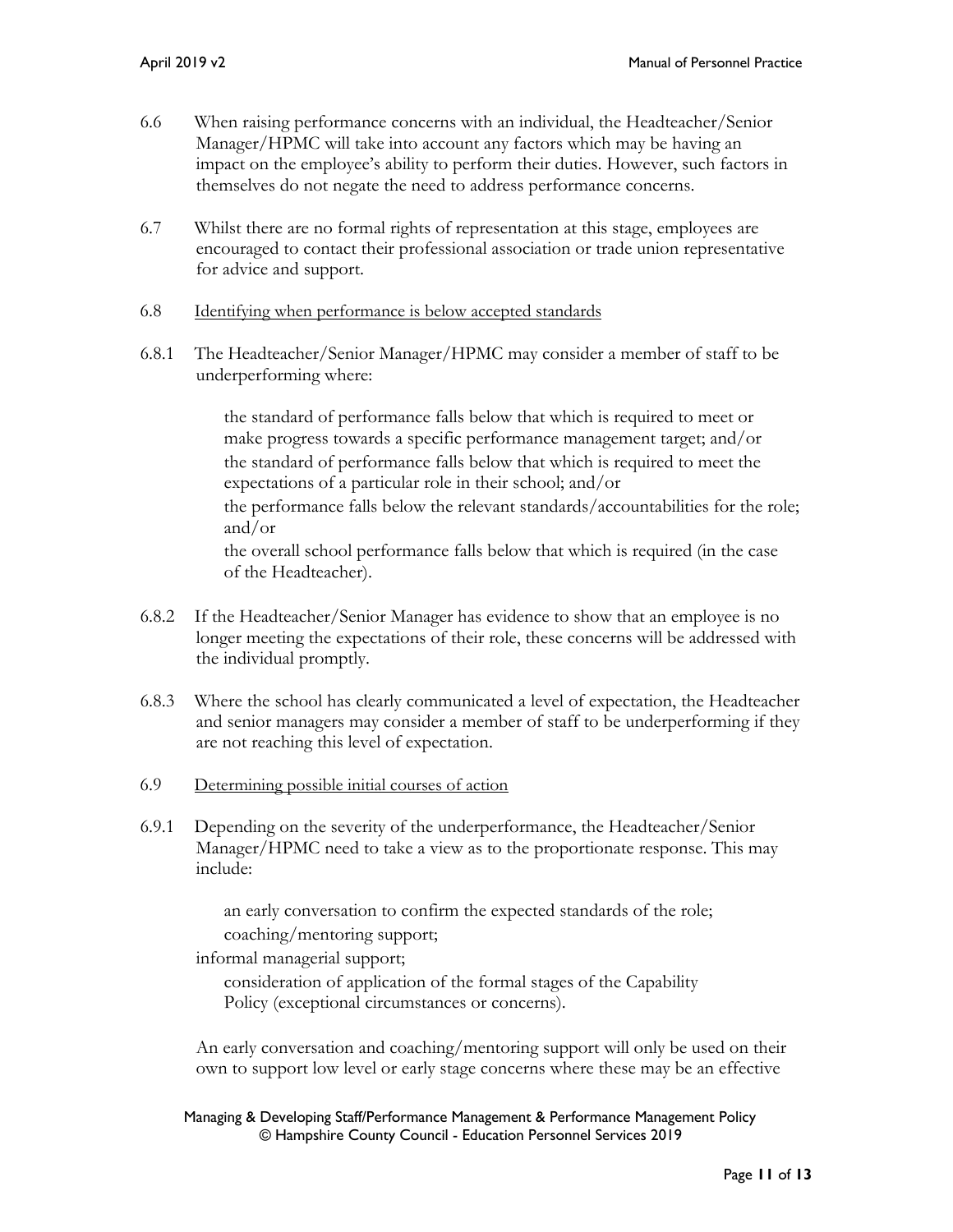measure. Where the performance concern is more significant or continues, informal managerial support will normally be put in place.

- 6.10 Informal managerial support
- 6.10.1 Detailed information on informal managerial support is given in the Capability Policy and How to Guide.
- 6.10.2 Where a performance concern has been identified that requires additional support, a discussion will be held between the Headteacher/Senior Manager/HPMC and the employee. The outcome of the meeting will be to identify what steps will be taken to assist the employee to improve their performance and move to the required standard. (In cases involving the Headteacher, the HPMC will normally invite the School Improvement provider to give support at this meeting.)
- 6.10.3 If the employee is not making the necessary progress towards the required improvement, the employee will be informed that failure to achieve this may lead to the formal stages of the Capability Policy being applied and that there may be an impact on their pay progression. The Headteacher/Senior Manager/HPMC will make a judgement about when to communicate this given that it may not be appropriate to do so during the first discussion. However, if a move to the formal stages is a likely outcome, the potential for this must be communicated to the member of staff in good time. It must be recorded in writing that the employee has been informed of the potential consequences should their performance not meet the required standard. If the necessary improvement is then not achieved within the agreed timescales, the Headteacher/Senior Manager/HPMC will need to consider use of the formal stages of the Capability Policy.
- 6.10.4 Where the employee has initially made the required improvement but this performance has not been sustained independently over a six month period, the Headteacher/Senior Manager/HPMC will need to consider use of the formal stages of the Capability Policy.
- 6.11 By-passing informal managerial support
- 6.11.1 In line with the Capability Policy, in most circumstances informal managerial support programme will be put in place prior to a formal stage being used. However, the Headteacher/Senior Manager/HPMC may determine after taking advice from Education Personnel Services that it is appropriate to move straight to the formal stages of the Capability Policy, in exceptional circumstances, for example:

the employee's performance is putting the health and safety of pupils and/or staff at risk;

the employee's performance is putting the education of pupils in serious jeopardy;

the employee's performance has not been sustained independently for 6 months at an accepted level following an earlier managerial support programme.